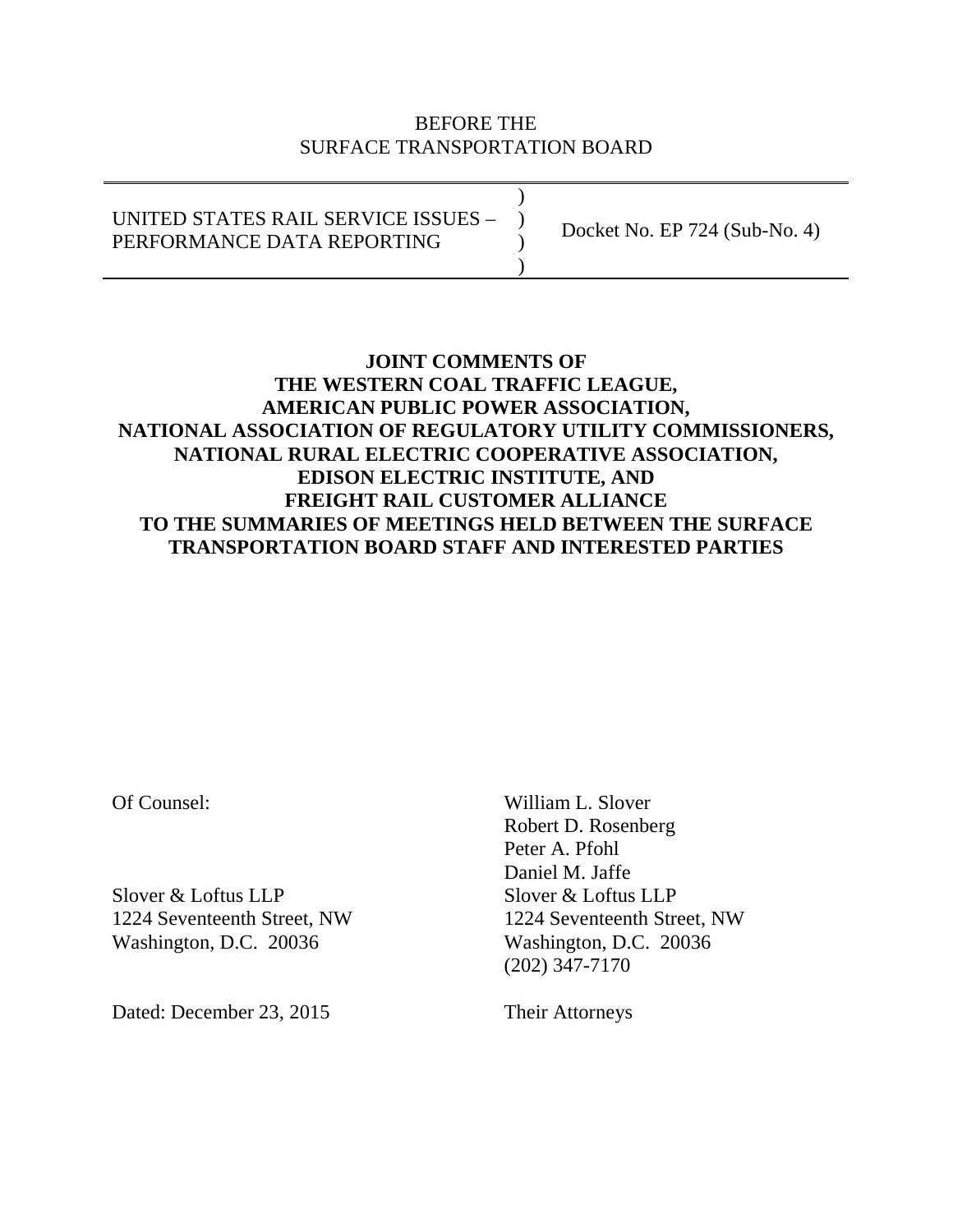### BEFORE THE SURFACE TRANSPORTATION BOARD

| UNITED STATES RAIL SERVICE ISSUES -<br>PERFORMANCE DATA REPORTING | Docket No. EP $724$ (Sub-No. 4) |
|-------------------------------------------------------------------|---------------------------------|
|-------------------------------------------------------------------|---------------------------------|

## **JOINT COMMENTS OF THE WESTERN COAL TRAFFIC LEAGUE, AMERICAN PUBLIC POWER ASSOCIATION, NATIONAL ASSOCIATION OF REGULATORY UTILITY COMMISSIONERS, NATIONAL RURAL ELECTRIC COOPERATIVE ASSOCIATION, EDISON ELECTRIC INSTITUTE, AND FREIGHT RAIL CUSTOMER ALLIANCE TO THE SUMMARIES OF MEETINGS HELD BETWEEN THE SURFACE TRANSPORTATION BOARD STAFF AND INTERESTED PARTIES**

Western Coal Traffic League ("WCTL"), American Public Power

Association ("APPA"), National Association of Regulatory Utility Commissioners

("NARUC"), National Rural Electric Cooperative Association ("NRECA"), Edison

Electric Institute ("EEI"), and Freight Rail Customer Alliance ("FRCA") (collectively

"Coal Shippers/NARUC")<sup>[1](#page-1-0)</sup> hereby submit their Comments in accordance with the

Board's order served December 16, 2015 in the above entitled proceeding.

# **BACKGROUND**

Following the comments filed on March 2, 2015 and April 29, 2015, by

Coal Shippers/NARUC, the United States Department of Agriculture ("USDA"), other

<span id="page-1-0"></span> $1$  The FRCA includes shippers that move commodities other than coal. However, for convenience and consistency, this filing continues to refer to the parties as Coal Shippers/NARUC.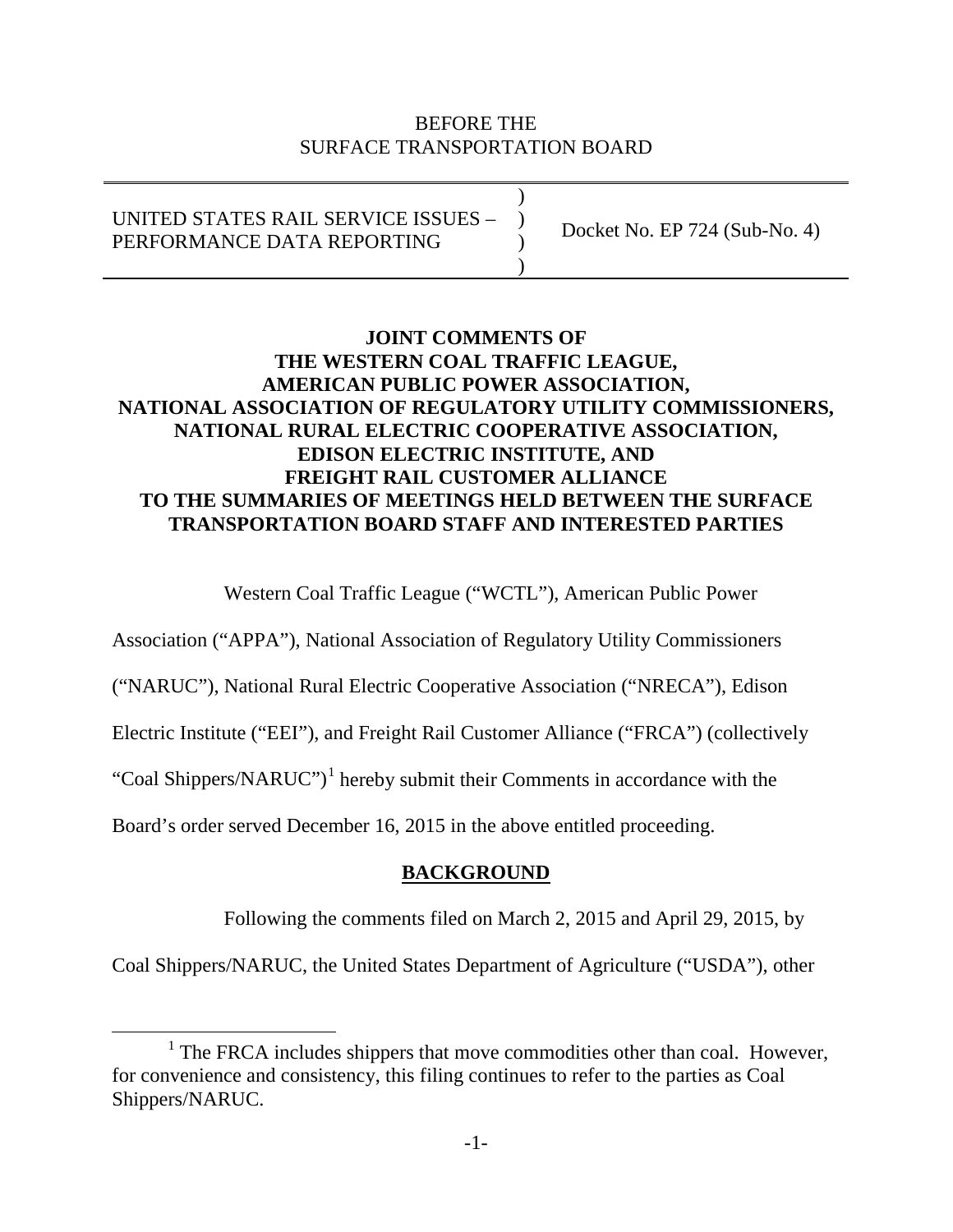interested shipper groups, the Class I railroads, and the Association of American Railroads ("AAR"), the Surface Transportation Board ("Board") requested that interested parties meet in person with Board staff to discuss their specific data reporting proposals and answer questions from the staff. *See United States Rail Service Issues –*

*Performance Data Reporting*, EP 724 (STB served Nov. 9, 2015). Coal

Shippers/NARUC, represented by WCTL, APPA, and EEI members and counsel, met with the Board staff on November 19, 2015. The USDA, other shipper groups, the AAR, and certain Class I railroads had similar meetings in the days that followed. The Board posted summaries of each of the meetings on its website. On December 16, 2015, the Board requested that interested parties file written comments addressing the summaries by December 23, 2015. *Id.* at 1. Thus, Coal Shippers/NARUC present these brief comments.

#### **COMMENTS**

### **I. THE COAL SHIPPERS/NARUC MEETING SUMMARY ACCURATELY RELFECTS THEIR POSITION THAT THE BOARD SHOULD ADOPT ITS PROPOSAL WITH THE MODIFICATIONS PROPOSED BY COAL SHIPPERS/NARUC**

In their March 2 and April 29, 2015 comments in this proceeding, Coal Shippers/NARUC urged the Board to adopt their proposed data collection plan with certain modifications and additions. Specifically, Coal Shippers/NARUC asked the Board to:

> 1. Modify its proposal so that carriers report interchange dwell times at each of their 10 largest interchange locations;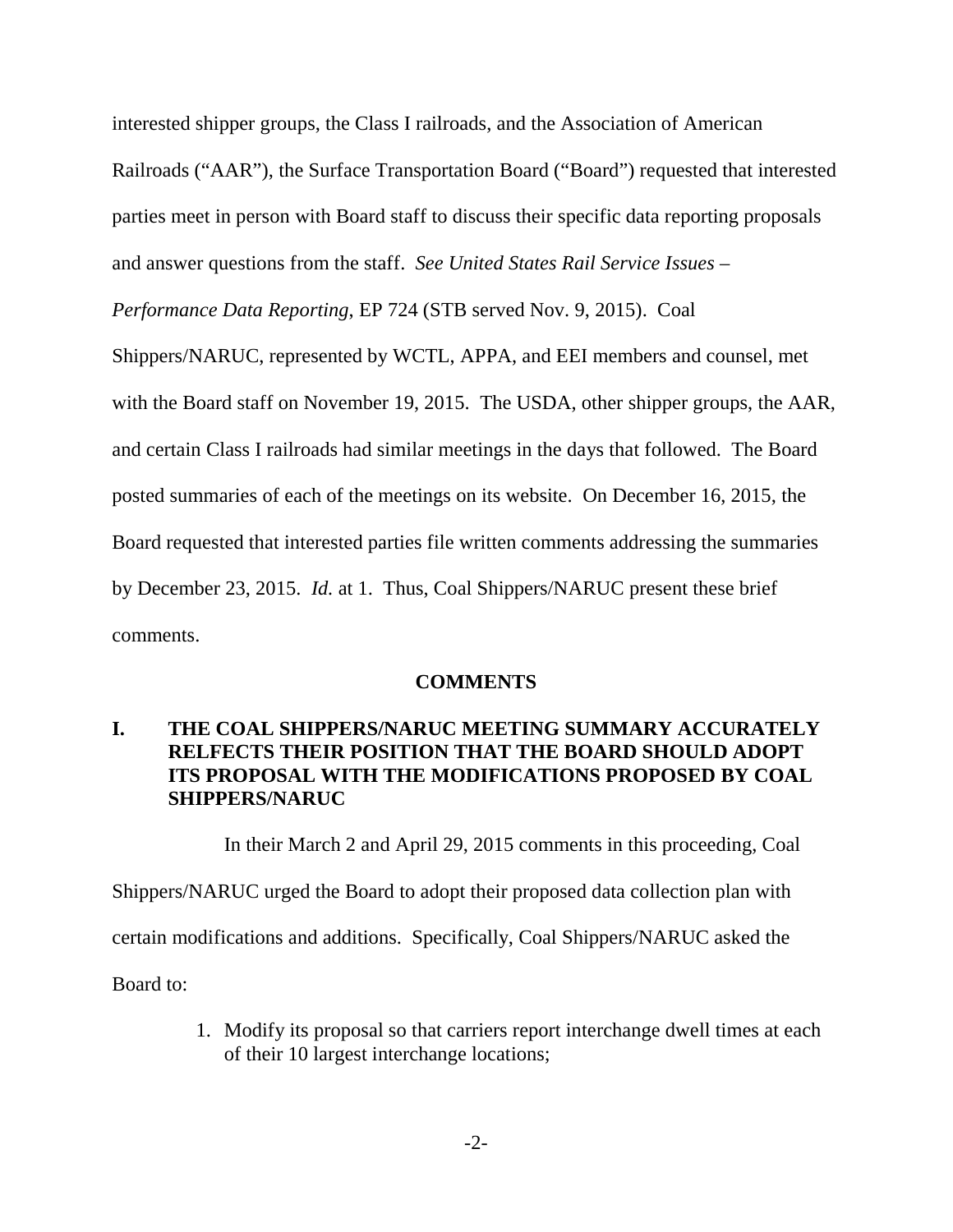- 2. Modify its proposal so the "Other" category in the train held short reporting is more specific;
- 3. Modify its proposal to retain the weekly coal loadings versus plan reporting currently in effect under the *Interim Data Order*; [2](#page-3-0)
- 4. Expand its proposal to include weekly average cycle times for coal trains over any portion of the carrier's ten (10) most frequently used coal train corridors (*e.g.*, Powder River Basin ("PRB") mines to Kansas City);
- 5. Expand its proposal to include the weekly average number of coal trainsets in service broken down between shipper-supplied (private trainsets) and carrier-supplied trainsets;
- 6. Expand its proposal to include any restrictions on the utilization of shipperprovided equipment in coal service;
- 7. Expand its proposal to include general restrictions on the availability of crews for coal service; and
- 8. Expand its proposal to include general restrictions on the availability of locomotives for coal service.

During the meeting with Board staff, the staff raised several questions

regarding the mechanics of Coal Shippers/NARUC's proposed modifications and additions, including questions about measuring cycle times versus transit times and planned coal loadings versus actual coal loadings. In each instance, Coal Shippers/NARUC provided their feedback on the specific service metrics that the railroads should report, the mechanics of such reporting, and the importance of that data to Coal Shippers/NARUC's stakeholders. Coal Shippers/NARUC, therefore, continue to assert that such reporting is not only possible, but vital. Thus, Coal Shippers/NARUC urge the Board to include their proposed additions and modifications in its supplemental Notice of Proposed of Rulemaking ("NPRM") with further revisions as reflected in the

<span id="page-3-0"></span> <sup>2</sup> *See, e.g.*, *United States Rail Service Issues – Data Collection*, Docket No. EP 724 (Sub-No. 3) (STB served Oct. 8, 2014) ("*Interim Data Order*").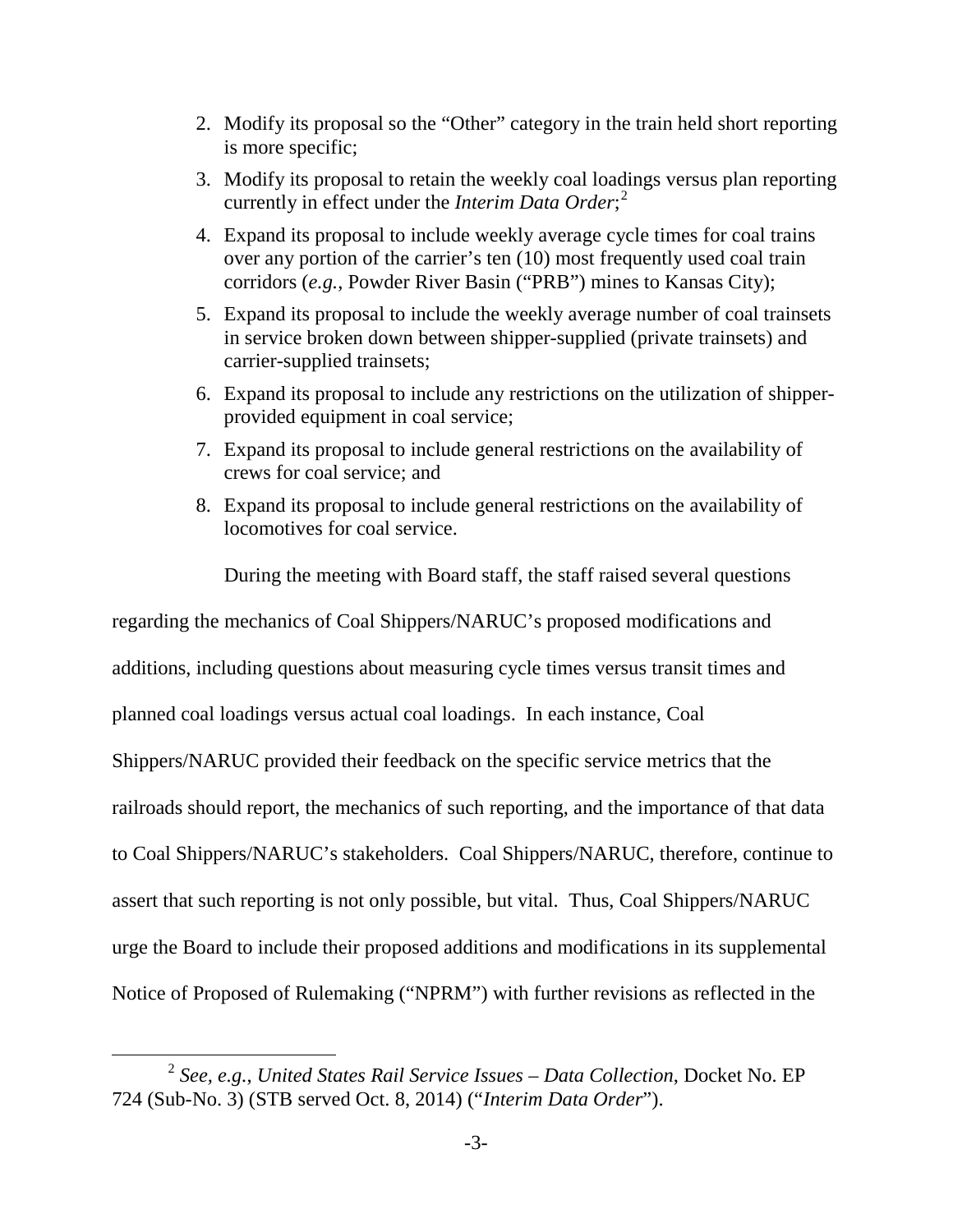summary of the Coal Shippers/NARUC meeting (*i.e.*, transit times versus cycle times, a yes or no option for shortages of crews and locomotives, *etc.*).

#### **II. SUMMARIES OF MEETINGS WITH OTHER INTERESTED PARTIES**

#### **A. USDA and Other Shipper Groups**

Through their meetings, USDA and other shipper groups continued to urge the Board to adopt its NPRM, and most continued to propose additional metrics that the Class I railroads should report, including commodity-specific reporting for a number of metrics. Coal Shippers/NARUC have no comments at this time with respect to the specific issues raised in those meetings. However, Coal Shippers/NARUC note that the clear and continued interest of USDA incontrovertibly demonstrates that if such metrics are valuable to a federal cabinet-level department seeking to carry out its duties, such data should be equally, if not more, valuable to the Board and the shipping community.

#### **B. AAR and Class I Railroads**

The Class I railroads' and the AAR's meeting summaries indicate that the carriers continue to strongly resist all but the most basic system-level reporting (*e.g.*, velocity, terminal/system dwell, and cars online). The carriers also suggest that (i) commodity-level and/or granular-level data would somehow muddy the picture of how their railroads are performing vis-à-vis the system-level metrics; (ii) that differences between railroads somehow diminishes the value of such data; and (iii) that reporting such data might impose unquantified and unexplained burdens on the railroads. Coal Shippers/NARUC continue to disagree with the carriers on all three points.

-4-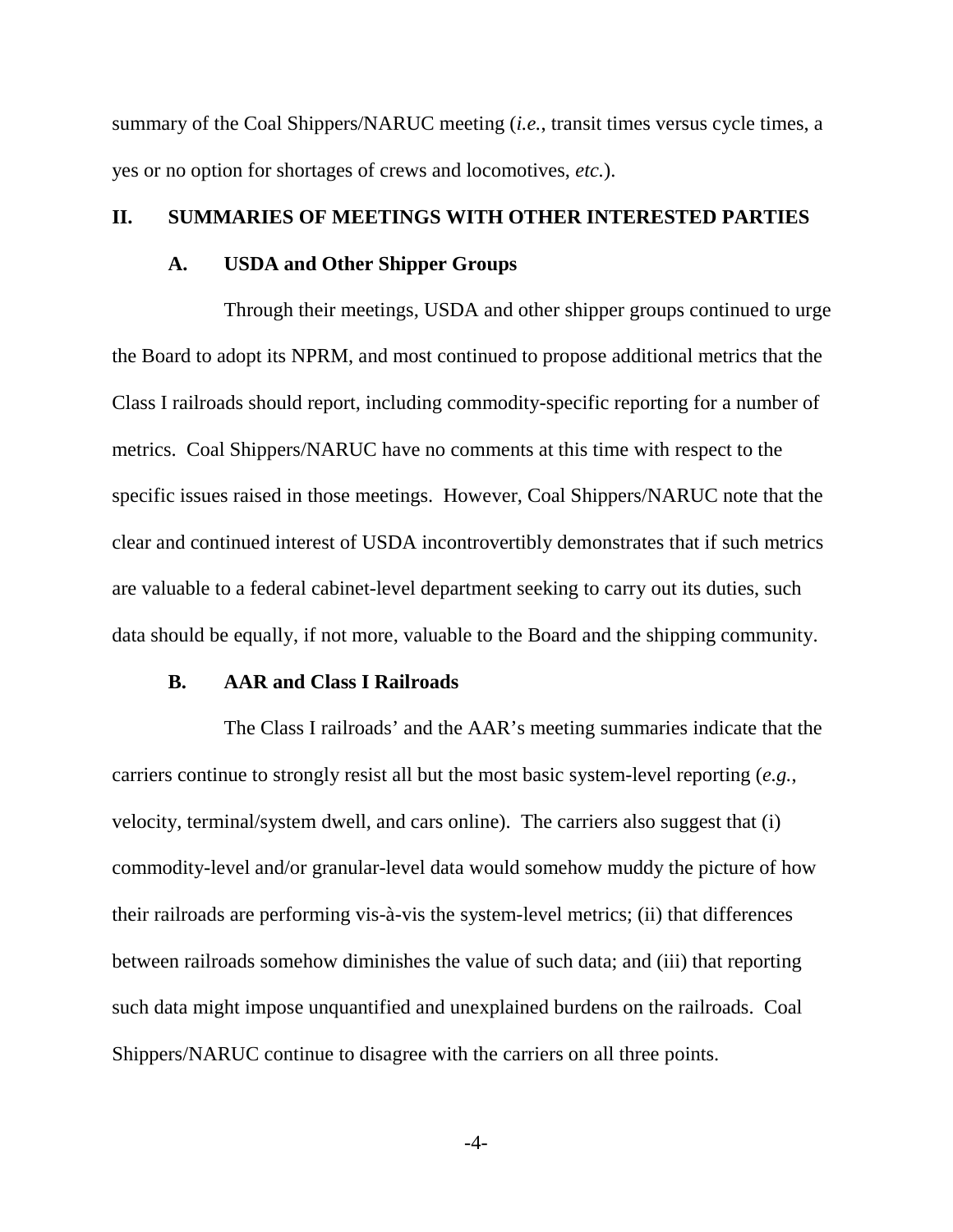As Coal Shippers/NARUC pointed out in their meeting with Board staff, there is no perfect methodology for reporting performance metrics, but the perfect should not be the enemy of the good. Moreover, the railroads' claims are contradicted by the experience of shipper and governmental stakeholders; alternatively, such claims are simply unsupported. First, Coal Shippers/NARUC and USDA both noted in their meetings that the *Interim Data Order* data reporting has been helpful in understanding service conditions. As this data includes commodity-level data and other granular metrics beyond three or four system-level metrics, the carriers' insistence that specific data does not provide further insights into the health of the railroads is directly contradicted by the experience of the stakeholders. The fact is that performance is not uniform across a carrier's system or all the commodities and types of freight it handles, and individual shippers have an entirely legitimate interest in being able to ascertain how the performance they are experiencing relates to that of others.

Second, from Coal Shippers/NARUC's perspective, the fact that different railroads may have slightly different takes on how they report certain performance metric data is irrelevant. Many shippers are served by a single railroad and the data for that specific railroad, even if it is slightly different from another railroad, is what will most benefit those shippers. Even where a shipper is served by two or more railroads, the data for each individual railroad, and not a comparison of each, is likely to be the most valuable element of the data. Moreover, even if carriers maintain and report data slightly differently so that figures are not exactly identical, the changes over time in each carrier's data can still be compared and provide useful results. For example, the ability to

-5-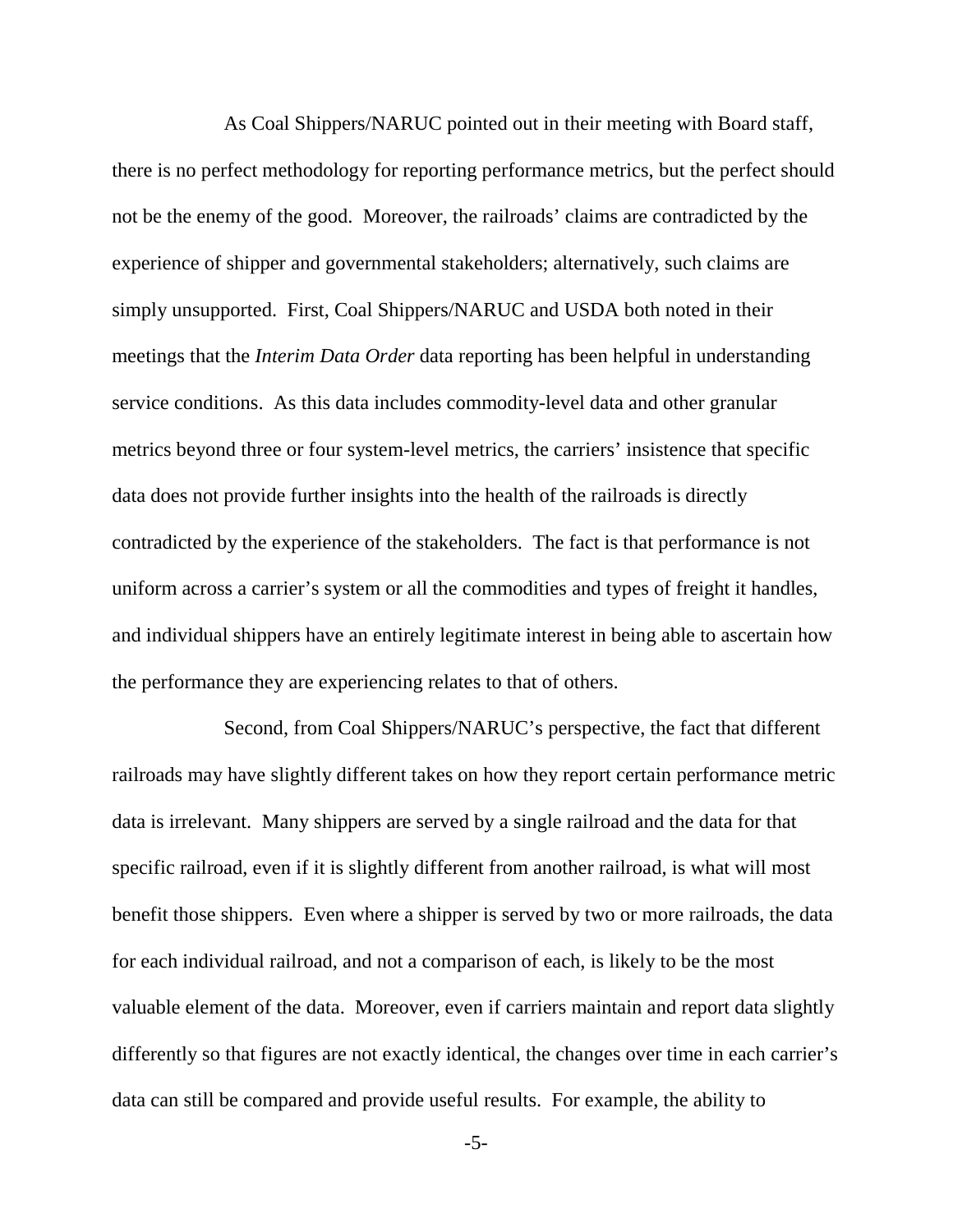compare *relative* changes in the data for more than one carrier can be helpful for ascertaining if service disruptions are due to external factors (*e.g*., weather), or internal factors. The Board should not deprive itself and the shipping public from this useful information.

Finally, the railroads continue to express concerns about the potential burdens of such reporting. However, the railroads have already been collecting most of this data for over a year, and, therefore, mechanisms are already in place to produce such reports. As for any changes or additions, the railroads have not quantified any specific burdens in their meetings, and as Coal Shippers/NARUC pointed out in their Reply Comments of April 29, BNSF, CSXT, NS and UP combined for **\$71.5 billion** in revenues in 2014. Devoting a small number of man hours to supply the Board and their own shippers (who provide that massive revenue stream) with a few data points each week is imminently reasonable, and the value of such performance data greatly outweighs the *de minimis* burden.

#### **CONCLUSION**

Coal Shippers/NARUC again urge the Board to adopt the performance data reporting proposal with the modifications that Coal Shippers/NARUC proposed in their Opening and Reply Comments, with modifications as necessary based on their meeting with Board staff.